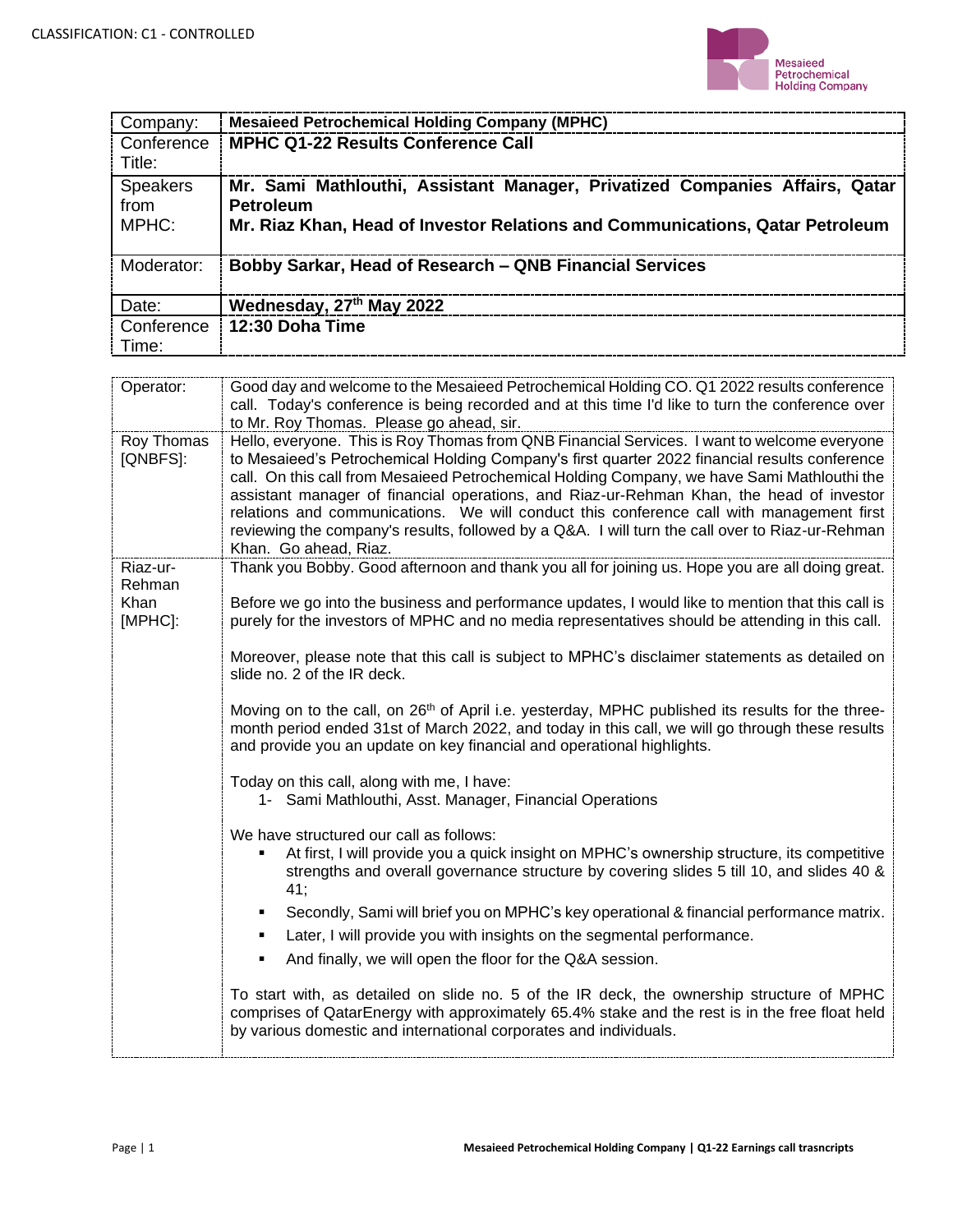

|                       | QatarEnergy being the main shareholder of MPHC provides most of the head office functions<br>through a service-level agreement. The operations of MPHC's joint ventures are independently<br>managed by their respective Board of Directors, along with the senior management team.<br>In terms of competitive advantages, as detailed on slide no. 8, all of the MPHC's group<br>companies are strategically placed in terms of:<br>competitively priced and assured feedstock supply under long term arrangements;<br>solid liquidity position, with a strong cash flow generation capability; and<br>presence of most reputed JV partners.<br>Additionally, its partnership with Muntajat, acts as a catalyst for its access to global markets.<br>As detailed on slide 10, from competitive positioning perspective, MPHC ranks among top tier<br>companies in the regional chemical space, across most the matrices and specifically leads the<br>charts in terms of profitability margins.<br>In terms of the Governance structure of MPHC, you may refer to slides 40 & 41 of the IR deck,<br>which covers various aspects of MPHC's code of corporate governance in detail. |
|-----------------------|-------------------------------------------------------------------------------------------------------------------------------------------------------------------------------------------------------------------------------------------------------------------------------------------------------------------------------------------------------------------------------------------------------------------------------------------------------------------------------------------------------------------------------------------------------------------------------------------------------------------------------------------------------------------------------------------------------------------------------------------------------------------------------------------------------------------------------------------------------------------------------------------------------------------------------------------------------------------------------------------------------------------------------------------------------------------------------------------------------------------------------------------------------------------------------------|
|                       | I will now hand over to Sami.                                                                                                                                                                                                                                                                                                                                                                                                                                                                                                                                                                                                                                                                                                                                                                                                                                                                                                                                                                                                                                                                                                                                                       |
| Sami                  | Thank you Riaz. Good afternoon and thank you all for joining us.                                                                                                                                                                                                                                                                                                                                                                                                                                                                                                                                                                                                                                                                                                                                                                                                                                                                                                                                                                                                                                                                                                                    |
| Mathlouthi<br>[MPHC]: | Starting with macroeconomic environment, as detailed on slide 12, which remained uneven<br>during the first three months of 2022, where demand for certain petrochemical products slightly<br>inched downward, owing to seasonal effects and buyers' caution on prices after reaching peak<br>during last year. On the other hand, specifically during latter part of 1Q-22, supply side was<br>affected amid Russia-Ukraine conflict enforcing sharp rise in energy prices.                                                                                                                                                                                                                                                                                                                                                                                                                                                                                                                                                                                                                                                                                                        |
|                       | For the three-month period ended 31 <sup>st</sup> of March 2022, MPHC recorded a net profit of QR 443<br>million, up by 17% versus the same period of last year, as detailed on slide no. 16.                                                                                                                                                                                                                                                                                                                                                                                                                                                                                                                                                                                                                                                                                                                                                                                                                                                                                                                                                                                       |
|                       | Group's improved financial performance for the current period was largely attributable to<br>improved product prices, which on an average increased by 26%, and translated into an<br>increase of QR 209 million in Group's net earnings, as you can see on slide 17.                                                                                                                                                                                                                                                                                                                                                                                                                                                                                                                                                                                                                                                                                                                                                                                                                                                                                                               |
|                       | On the contrary, sales volumes declined by 14%, versus same period last year, mainly driven<br>by lowered plant operating rates, amid large scale turnaround carried at Q-Chem facilities<br>during the current period. Decline in sales volumes translated into a decrease of QR 129<br>million in MPHC's net earnings.                                                                                                                                                                                                                                                                                                                                                                                                                                                                                                                                                                                                                                                                                                                                                                                                                                                            |
|                       | On the operational performance, MPHC's operations continue to remain robust and resilient<br>with total production for the year reaching 245 thousand MTs. Current period's production<br>volumes declined by 13% versus 1Q-21, mainly due to a largescale turnaround carried out at<br>Q-Chem's facilities.                                                                                                                                                                                                                                                                                                                                                                                                                                                                                                                                                                                                                                                                                                                                                                                                                                                                        |
|                       | Moving on to quarter-on-quarter performance, MPHC revenue inched higher by 3%, while net<br>profit increased by 5%.                                                                                                                                                                                                                                                                                                                                                                                                                                                                                                                                                                                                                                                                                                                                                                                                                                                                                                                                                                                                                                                                 |
|                       | Key contributor towards the improvement in revenue and net earnings was mainly linked to better<br>sales volumes which increased by 3%, amid higher plant operating rates. However, selling prices<br>remained flat during 1Q-22 compared to 4Q-21, as effects of higher energy prices were mainly<br>offset by muted demand.                                                                                                                                                                                                                                                                                                                                                                                                                                                                                                                                                                                                                                                                                                                                                                                                                                                       |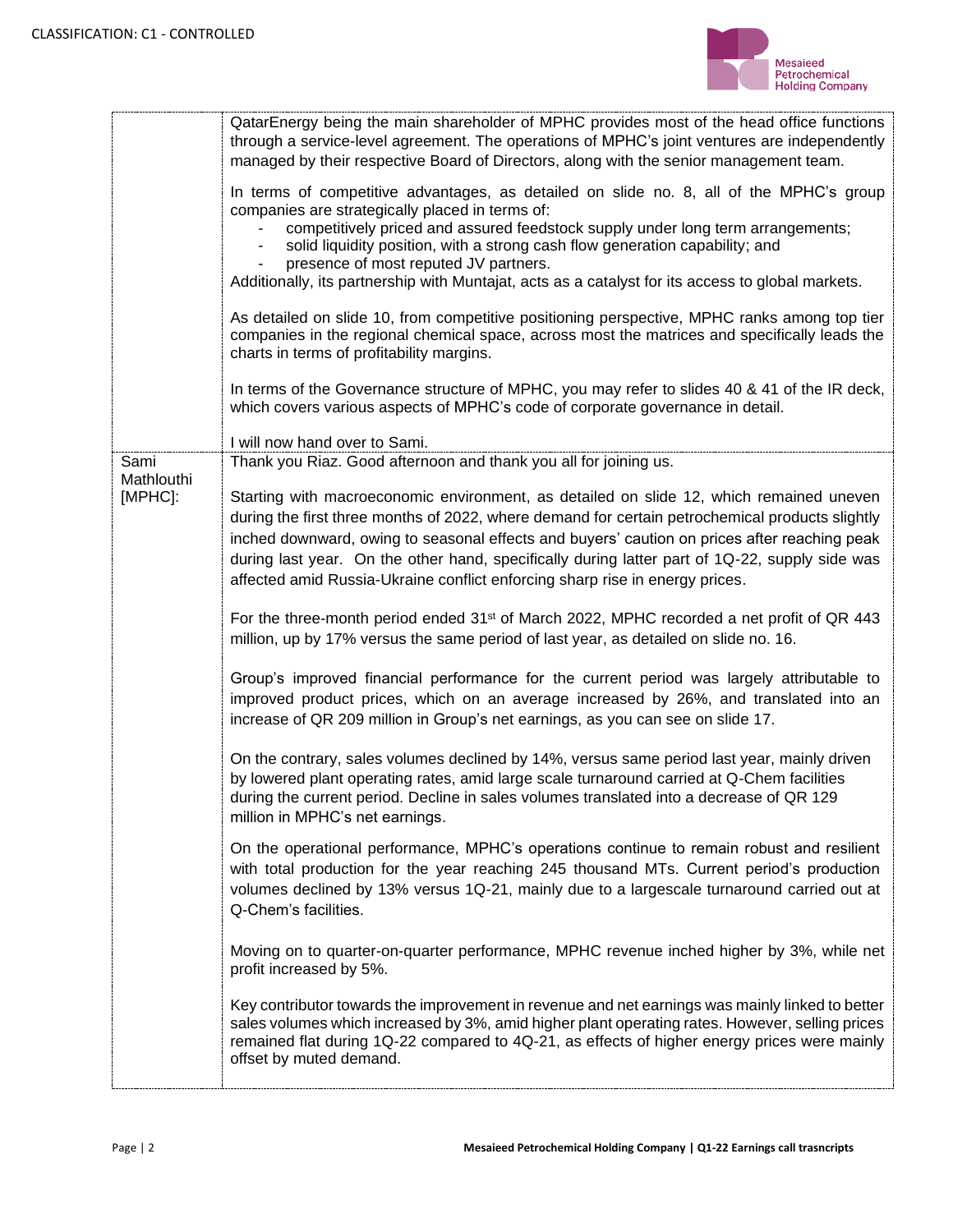

|                           | On overall basis, our base case strategy will be to continue our focus on the strategic drivers of                                                |
|---------------------------|---------------------------------------------------------------------------------------------------------------------------------------------------|
|                           | operational reliability in terms of continued improvement in efficiency, and achieving cost                                                       |
|                           | optimization which would enable the Group to contain costs while making strategic investments                                                     |
|                           | for unlocking further growth potential.                                                                                                           |
|                           |                                                                                                                                                   |
|                           | I will now hand over to Riaz, to cover the segmental performance.                                                                                 |
| Riaz-ur-                  | Thank you Sami.                                                                                                                                   |
| Rehman                    |                                                                                                                                                   |
| Khan                      | Starting with petchem segment, as covered in slides 22 till 26.                                                                                   |
| [MPHC]:                   |                                                                                                                                                   |
|                           | Petrochemicals segment reported a net profit of QR 247 million for 1Q-22, down by 1% versus                                                       |
|                           | 1Q-21. This marginal decline in profitability was primarily driven by lowered sales volumes which                                                 |
|                           | declined by -21%, as the segment carried out a largescale turnaround at Q-Chem facilities during                                                  |
|                           | 1Q-22, which affected the segment's production volumes to decline by 24%.                                                                         |
|                           |                                                                                                                                                   |
|                           |                                                                                                                                                   |
|                           | On the contrary, product prices improved by 23% and offset most of the negative impacts relating                                                  |
|                           | to lowered volumes. Selling prices improved mainly on account of continued momentum from                                                          |
|                           | positive macro-drivers carried from latter part of last year. On overall basis, segmental revenue                                                 |
|                           | declined by 4% versus 1Q-21.                                                                                                                      |
|                           |                                                                                                                                                   |
|                           | In terms of segment revenue by geography, as detailed on slide 25, Asia remains a main market                                                     |
|                           | for the segment, along with Indian Sub-continent and Europe.                                                                                      |
|                           |                                                                                                                                                   |
|                           | Moving on to Chlor-Alkali segment, as detailed on slides 27 till 31.                                                                              |
|                           |                                                                                                                                                   |
|                           | Chlor-alkali segment reported a net profit of QR 189 million for 1Q-22, increased significantly                                                   |
|                           | by 51% compared to the same period of last year. This notable growth was primarily driven by                                                      |
|                           | a significant improvement in blended average selling prices, which increased by 40% versus                                                        |
|                           | 1Q-21, complemented by strength from end-product industries (alumina/ aluminium, polymers,                                                        |
|                           | etc.). Sales volumes marginally declined by 3% compared to 1Q-21. On overall basis revenue                                                        |
|                           | grew by 36% within the segment. Production volumes marginally rose by 5% versus 1Q-21.                                                            |
|                           |                                                                                                                                                   |
|                           | In terms of segment revenue by geography, as detailed on slide 30, Indian sub-continent remains                                                   |
|                           | the main market for this segment.                                                                                                                 |
|                           |                                                                                                                                                   |
|                           | Now we will open the floor for the Q&A Session.                                                                                                   |
| Operator:                 | Thank you. Ladies and gentlemen, if you would like to ask a question, you can do so now by                                                        |
|                           | pressing star one on your telephone. That's star one i you would like to ask a question; we will                                                  |
|                           | pause for a moment to allow people to queue. There are currently no questions in the queue at                                                     |
|                           | this time. Pardon the interruption. We do have a question. We will take our first question from                                                   |
|                           | Leszek Baranski from Millennium. Please go ahead.<br>Thank you very much for this conference call. I wanted to ask a question based on one of the |
| Leszek<br><b>Baranski</b> | slides I read on one of the slides that utility costs increased visibly. And if you can elaborate a                                               |
| [Millennium]:             | little bit, what kind of utility costs, whether it's gas or electricity, and how is it priced and how                                             |
|                           | much it increased and what's the impact? Thank you.                                                                                               |
| Sami                      | Well, utility cost it is based on the ethane price that we are having at QVC. So, this is linked                                                  |
| Mathlouthi                | relatively in terms of contractual agreement with the providers, which is linked tightly to the end                                               |
| [MPHC]:                   | products. And hence we have some bonus that we have to pay in case the final products reaches                                                     |
|                           | some ceilings. And that's the main reason for the additional utility costs.                                                                       |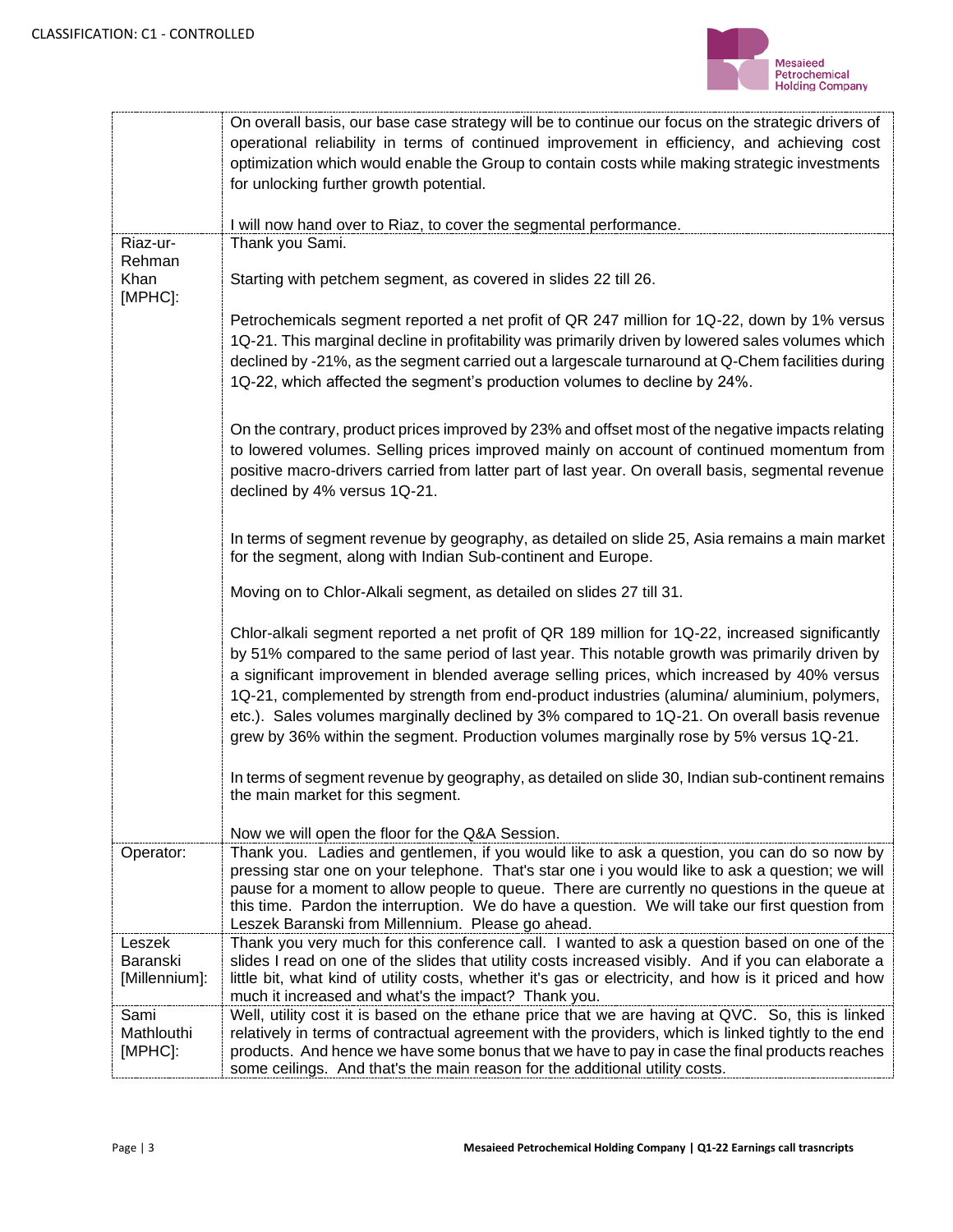

| Leszek<br>Baranski<br>[Millennium]:               | Okay. So, utility costs, they - they've got similar linkage to product prices at feedstock costs. Is<br>that correct?                                                                                                                                                                                                                                                                                                                                                                                                                                                                                                                                                                                                                                                                                           |
|---------------------------------------------------|-----------------------------------------------------------------------------------------------------------------------------------------------------------------------------------------------------------------------------------------------------------------------------------------------------------------------------------------------------------------------------------------------------------------------------------------------------------------------------------------------------------------------------------------------------------------------------------------------------------------------------------------------------------------------------------------------------------------------------------------------------------------------------------------------------------------|
| Sami<br>Mathlouthi<br>[MPHC]:                     | They use. This one is for the generation of the power plant that is used for the production of<br>caustic soda and EDC products. And it's linked in terms of as feedstock. It's linked to the final<br>product.                                                                                                                                                                                                                                                                                                                                                                                                                                                                                                                                                                                                 |
| Leszek<br><b>Baranski</b><br>[Millennium]:        | Okay. Thank you.                                                                                                                                                                                                                                                                                                                                                                                                                                                                                                                                                                                                                                                                                                                                                                                                |
| Sami<br>Mathlouthi<br>[MPHC]:                     | You're welcome.                                                                                                                                                                                                                                                                                                                                                                                                                                                                                                                                                                                                                                                                                                                                                                                                 |
| Operator:                                         | Thank you. We will now take our next question from Nitin Bhutani from CBFS. Please go ahead.                                                                                                                                                                                                                                                                                                                                                                                                                                                                                                                                                                                                                                                                                                                    |
| Nitin Bhutani:                                    | Hi. Good afternoon, sir. Thanks for the presentation. Well, on one of your CapEx slides, you<br>have mentioned a turnaround related CapEx to continuing in 2022 to the extent of 142 million. I<br>just wanted to know, this is going to be again for both the segments, chlor-alkali and petrochem.<br>And at the same time, what is the likely increase in volumes which one could expect in after all<br>this turnaround?                                                                                                                                                                                                                                                                                                                                                                                    |
| Sami<br>Mathlouthi<br>[MPHC]:                     | Let's start first with the turnaround. So, we had one turnaround in Q-Chem, which is in Q1 2022.<br>And this one is planned turnaround. This is one of the biggest turnarounds that we ever had in<br>in Q-Chem. And the main reason for the turnaround is to make sure that the facilities are up to<br>date, and it's not to increase basically the production of the facilities, but to make sure that they're<br>aligned. And then there are no issues to the continuity of those plants. So, we had 39 days of<br>shutdown during Q1 2022 for QVC for the total cost was around from 100 to 220 million USD,<br>and that's only for Q-Chem one. So, we are not planning any turnaround for the other facility at<br>the moment. So, the next turnaround will be for Q-Chem two, which is planned for 2026. |
| Nitin Bhutani:                                    | Okay. Okay. Thank you.                                                                                                                                                                                                                                                                                                                                                                                                                                                                                                                                                                                                                                                                                                                                                                                          |
| Operator:                                         | Thank you. We will now take our next question from Shabbir Kagalwala from Al Rayan<br>Investment. Please go ahead.                                                                                                                                                                                                                                                                                                                                                                                                                                                                                                                                                                                                                                                                                              |
| Shabbir<br>Kagalwala<br>[Al Raya<br>Investments]: | Gentlemen, thank you for the presentation. So just following up on your last – on the last<br>comment which you made about turnarounds and shutdowns. So, what will be the other plant<br>shutdowns coming in for this year? Is there anything in the chlor-alkali segment?                                                                                                                                                                                                                                                                                                                                                                                                                                                                                                                                     |
| Sami<br>Mathlouthi<br>[MPHC]:                     | Okay. Thank you. Thank you. So, we have for QVC, we always we plan around 29 to 30 days<br>per year for plant shutdowns. They are not turnarounds. This is mainly due to the aging of the<br>facility. So out of those 30 days, we have used five days in Q1 2022 and the remaining 25 days<br>will be spread over the next quarters. So, this is the plan. So, the plan is around 30 days in total<br>and for the other plant of Q-Chem two so we don't have any plan of shutdowns.                                                                                                                                                                                                                                                                                                                            |
| Shabbir<br>Kagalwala<br>[Al Raya<br>Investments]: | Okay. And you had - thank you for that. And you had recently announced a press release about<br>putting up a new plant which will be using the VCM. I just wanted to know that will there be any<br>more? It's to use 100% VCM or you will be needing more gas to produce the chemical to make<br>PVC? And has the gas contract been secured?                                                                                                                                                                                                                                                                                                                                                                                                                                                                   |
| Sami<br>Mathlouthi<br>[MPHC]:                     | Well, thank you for the question. So, the idea is basically to use 100% of the VCM that we<br>produce. We have studied all the benefits that is relating to the PVC project. And one of the<br>main benefits is to reduce the hassle relating to the transportation of VCM and all the logistics<br>around the VCM production and transportation. So, 100% of the VCM will be used in the<br>production of the PVC. And then if we need maybe to add more of this, this will be studied at a<br>later stage. But the initial, so it's the 100% of this VCM will be used and we will secure the<br>feedstock. So, post the expiry of the driving.                                                                                                                                                                |
| Riaz-ur-<br>Rehman<br>Khan<br>[MPHC]:             | And just to add, these plants are integrated. So VCM will directly move from the existing facilities<br>towards the new PVC facilities where there is a proper integration among these facilities and<br>they are just sitting next to each other. So, in terms of sourcing of the feedstock, as mentioned<br>in the press release, the source of the feedstock for the PVC will be the existing VCM and the<br>conversion ratio is almost 1 to 1.                                                                                                                                                                                                                                                                                                                                                              |